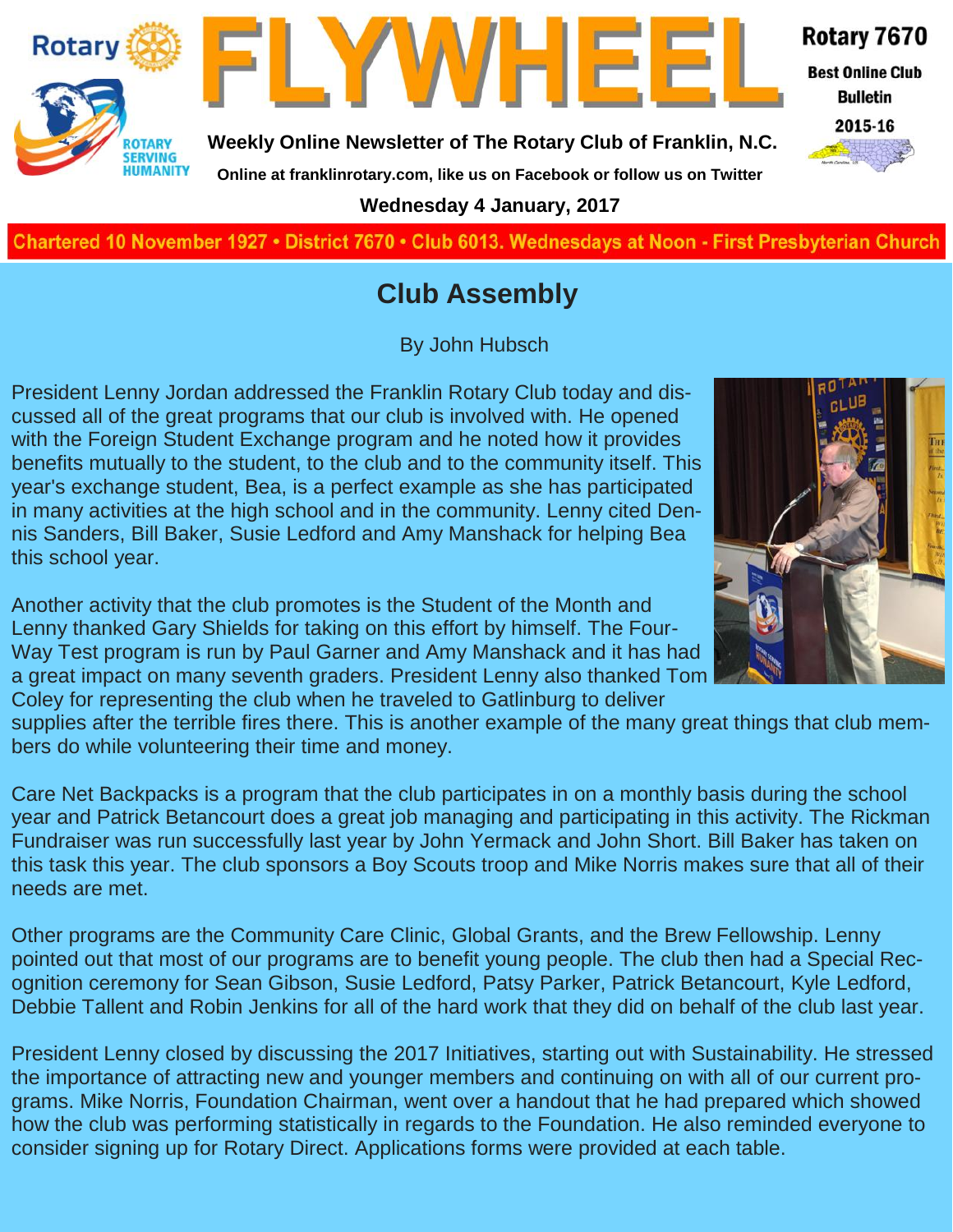



Rotary 7670

**Best Online Club Bulletin** 

2015-16

**Weekly Online Newsletter of The Rotary Club of Franklin, N.C. Online at franklinrotary.com, like us on Facebook or follow us on Twitter Wednesday 4 January, 2017**

Chartered 10 November 1927 • District 7670 • Club 6013. Wednesdays at Noon - First Presbyterian Church

### **Gold Stars for Great Work!**

President Lenny recognized several Rotarians that have helped him and the club so far this year. Those recognized include IPP Sean for helping with Flywheel, PP Susie for helping with inbound student Bea, Patrick Betancourt for backpack fill, Patsy Parker for her work as club secretary and special



events and Kyle Ledford for his great work on 50 50. Thanks to all!

#### **Board Meeting Moved**

President Lenny has moved the January board meeting to Tuesday January 17th Lazy Hiker. Great way to makeup!

#### **Foundation Contributions**



Mike Norris-foundation chair stressed the importance of making your foundation contributions. He gave the club an update on where it was so far for the year and that you have an opportunity to make it very easy through Rotary Direct. See Mike and he'll get you started!!

## **Thoughts and Prayers for Nancie**

Rotarians please keep your thoughts and prayers for PP Nancie who recently lost her long time partner Alice Mason. Also keep thoughts for Alice's family and Nancie's family.

# **Rotary Service 1/11/17** Greeter: Tom Coley Prayer/Pledge: TBA

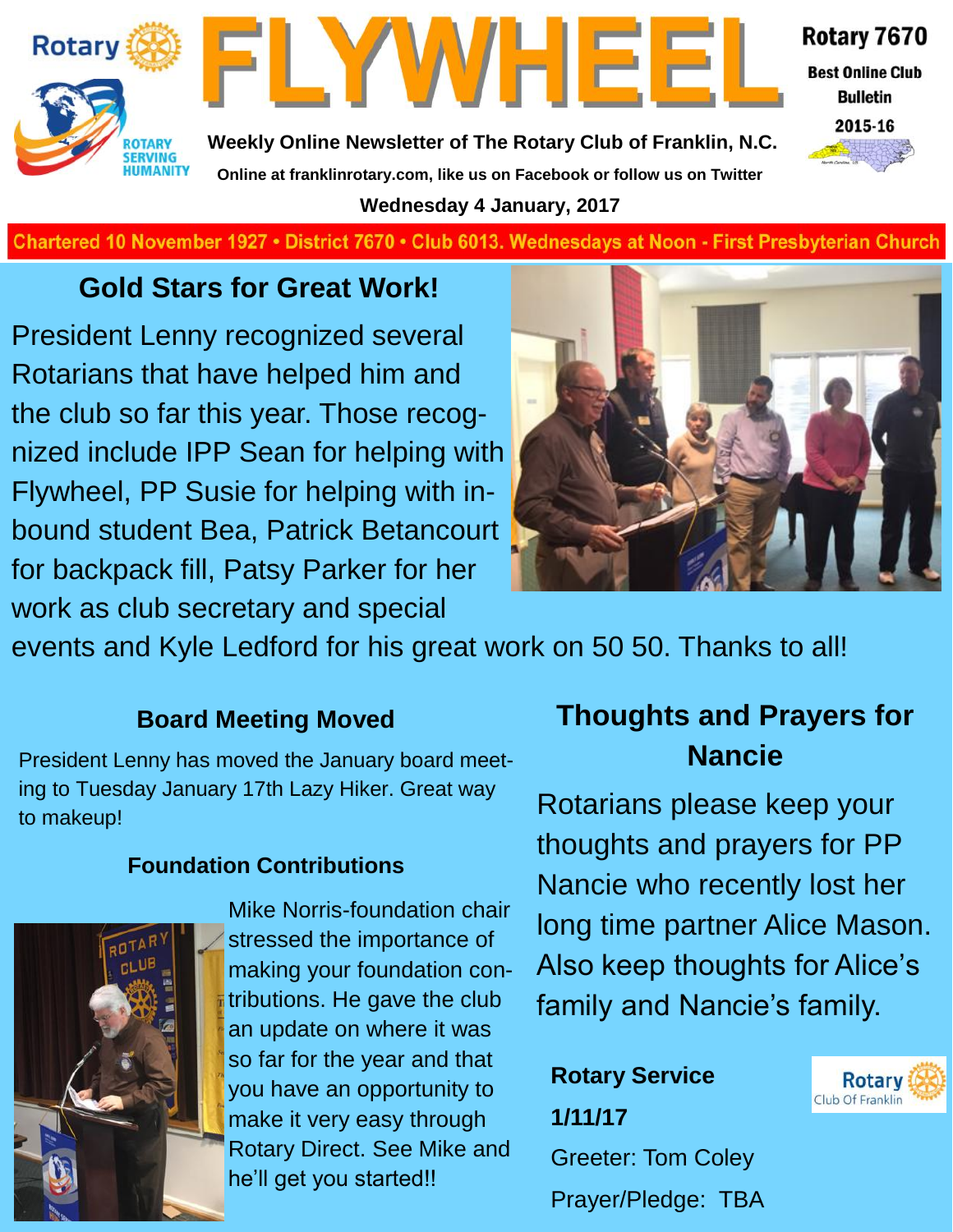



Rotary 7670

**Best Online Club Bulletin** 

2015-16



**Weekly Online Newsletter of The Rotary Club of Franklin, N.C.**

#### **Online at franklinrotary.com, like us on Facebook or follow us on Twitter**

**Wednesday 4 January, 2017**

**Charted November 29, 1927 • District 7670 • Club 6013 Wednesdays at Noon - First Presbyterian Church**

#### **Volunteers Now Needed to Work restoring Sevier County After Fire!**

Our own Tom Coley recently took a truck load of items and approximately \$2,000 in donations over to the Sevier County area as the residents continue their cleanup efforts. Many are displaced and living in hotels or other temporary quarters but they do not have any of the basic necessities. **Local residents can go to the Rotary Distribution Center at Boyd's Bear to get for free whatever they need.** The five local Rotary clubs and District 6780 have taken over management of the distribution centers in Sevier County. This is your daily update of the situation. **We are serving between 2500 – 3000 people per day. This need is massive. We need your help. Don't plan to supervise, plan to WORK, WORK, WORK!** We have established a daycare for victims with counselors and dogs. It was opened yesterday and we have a group from UT heading that project for us.

The distribution centers are now being managed by the local Rotary clubs. This is a massive operation. They need between 150-200 volunteers per day at the distribution centers! If you can volunteer any time please contact **Past District Governor Jerry Wear at [865-228-1670](tel:(865)%20228-1670)** to schedule the times that you can help. **ROTARIANS PLEASE REPORT DI-RECTLY TO PDG JERRY AT THE BOYD'S BEAR SITE We need monetary donations to pay for medicines that are desperately needed by people who lost their medications in the fire.**

You can still make a tax-deductible contribution can be made here: <https://portal.icheckgateway.com/RotaryCommunityFund/>

#### **Notes from the Top**

Happy New Year! I hope each of you had a safe and healthy New Year. This time of year is one that can be stressful or enjoyable, I hope it was the latter.

Normally, this is the time of year to make resolutions. I have to admit, I have done so a number of years and somehow few of them stick around until the next year. Of course they all sound reasonable and doable when I make them.

When it comes to Rotary Resolutions, I plan to make a few. Since I am among friends, I will share them with you. All I ask is that you HELP me make them!

- 1. Promise to keep meetings running on time and halfway interesting! (Help Janet & Vic!)
- 2. Raise more money for CART than our club as ever raised! (Help EVERYONE)
- 3. Have more members attend District AND RI Conference! (Help EVERYONE)
- 4. Get our Peru Grant off and running…! (Help EVERYONE)
- 5. Meet our Foundation Goals! (Help Everyone)
- 6. Have FUN! (Yes, I need everyone's help on this too)
- 7. Promise to only tell a few bad jokes! (I think I can do this one by myself!)

Ok, so maybe I need your help making these…but then again, all of y'all have helped me get this far through the year, so you are used to helping!

Thanks for your HELP…I think we can do these.

Lenny

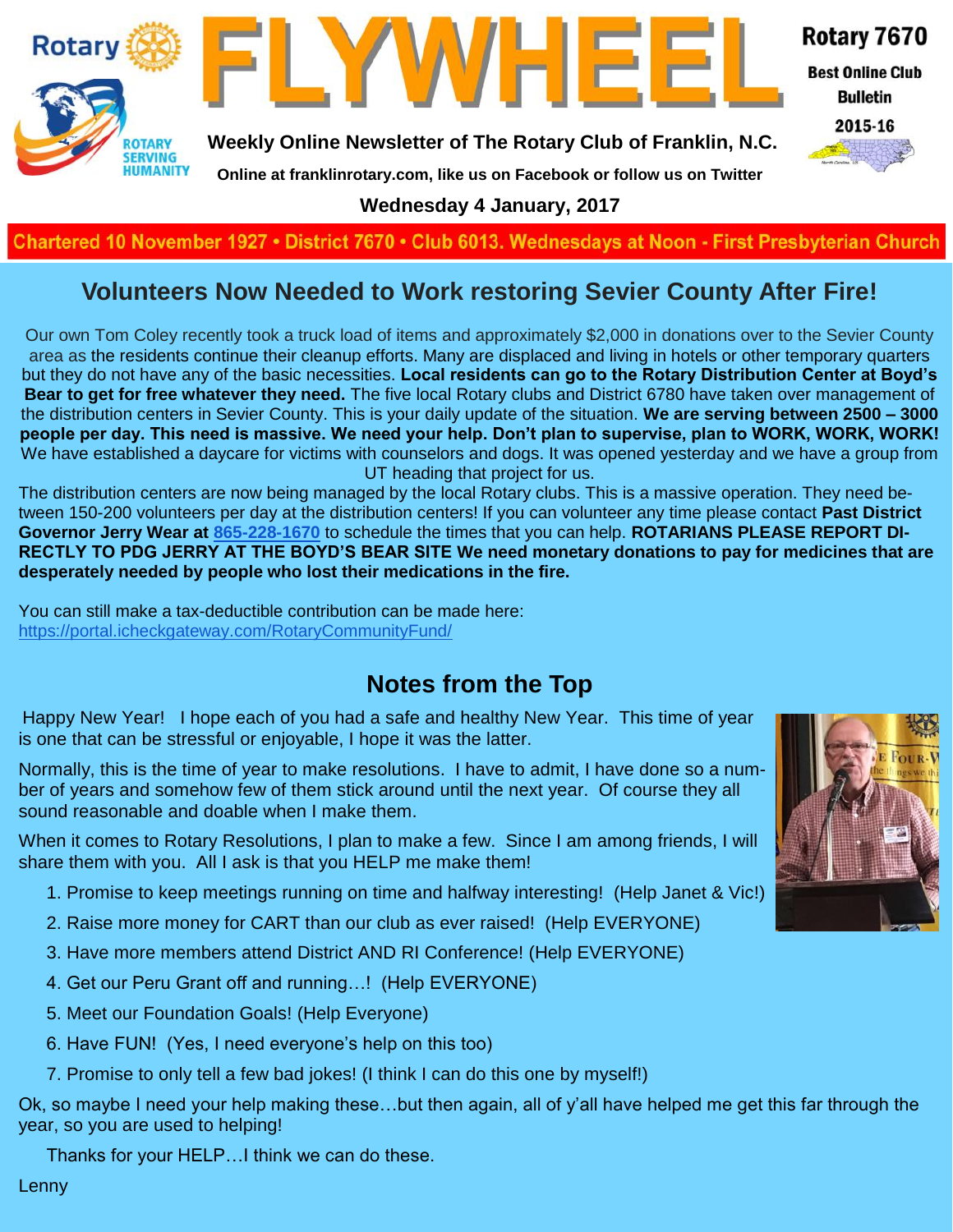



Rotary 7670

**Best Online Club Bulletin** 



**Weekly Online Newsletter of The Rotary Club of Franklin, N.C. Online at franklinrotary.com, like us on Facebook or follow us on Twitter**

**Wednesday 4 January, 2017**

Chartered 10 November 1927 • District 7670 • Club 6013. Wednesdays at Noon - First Presbyterian Church

## **IF YOU HAVEN'T REGISTERED for the 2017 RI Convention in Atlanta...HERE'S THE NEW FEE**

You have till April 1st to register for **ONLY \$415.** Here's the link for registering for the convention[…www.riconvention.org/en/atlanta](http://www.riconvention.org/en/atlanta) **Also you need to hurry because hotel rooms in Atlanta are booking Fast!!!! Here is some additional incentives for registering NOW!…** AND earn a PHF for your club by registering the highest percentage of Rotarians in your club category size for the International Convention in Atlanta June 10-14, 2017 AND a PHF for registering the highest percentage of Rotarians in your club category size for the Young Leaders and District Confer-**Thursday** ence in Hickory April 28-30, 2017!!



One has claws at the end of its paws, and one is a pause at the end of a clause.